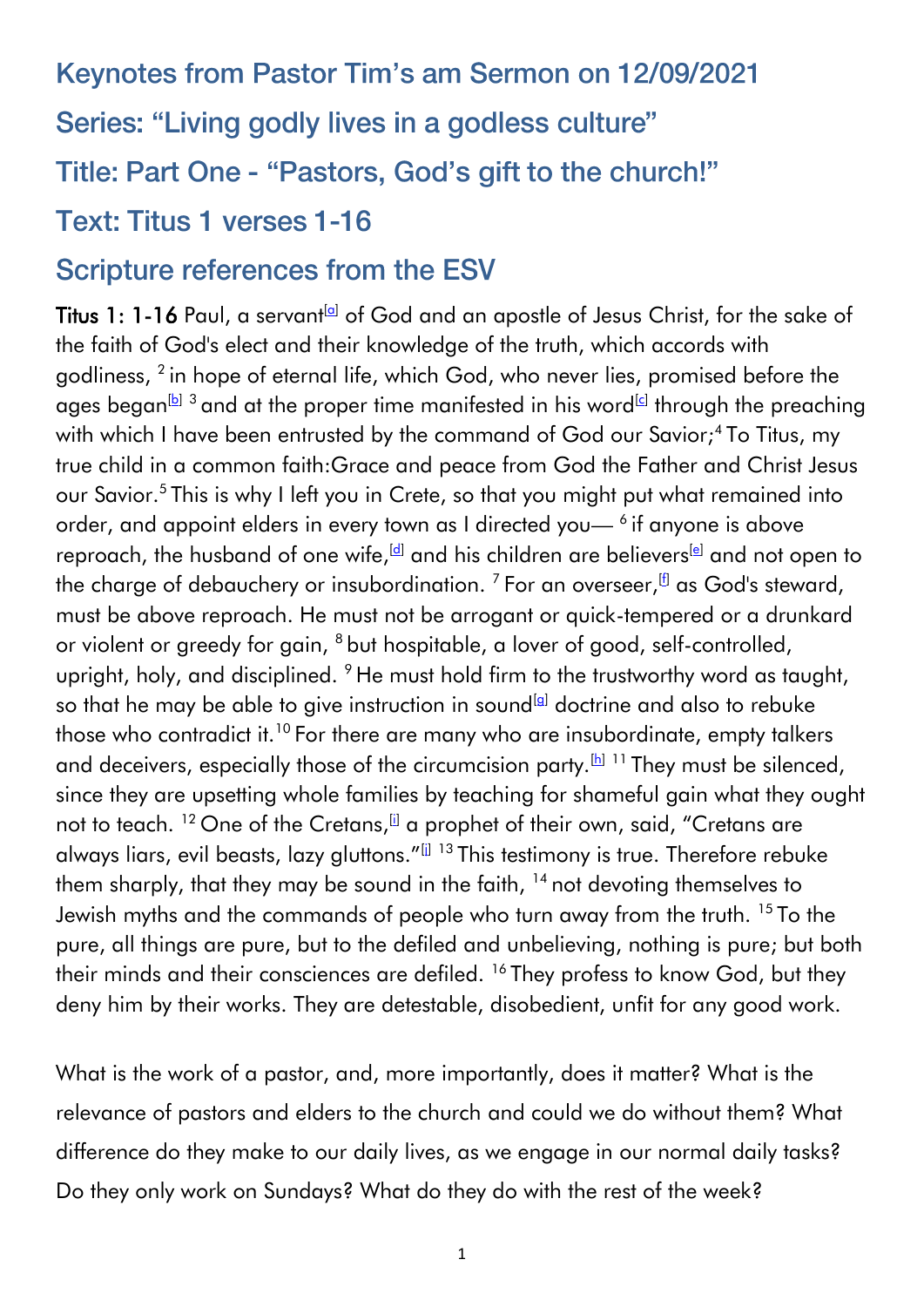This letter to Titus, which answers some of these questions, was written by Paul, an apostle of Jesus Christ, to a man who was a pastor on the island of Crete. These days, we think of it as a great place for holidays, but pastoral ministry for Titus was hard. Some people on the island hated the truth about Jesus and were opposing Titus. They were:

- upsetting the people Titus had to care for
- teaching things that were wrong, as a means to get rich
- liars, evil beasts and gluttons (v12 above)

Titus was tasked with seeing these evil people changed so that they would lead godly, self-controlled lives in obedience to God's command, rather than the chaotic evil lives they were living. He had to challenge the culture and the way the church had embraced it.

From a human perspective, the spiritual state of these people depended on how well Titus fulfilled his calling. Of course, God was the primary worker in their lives but that doesn't take away from the reality that God uses people to carry out his purposes and what Titus had to do was of eternal importance.

Titus had the task of leading the church to live godly lives in a godless culture. Pastoral ministry hasn't changed and it remains true that

the office of pastor (and elder) is of eternal importance for the sake of our souls Elsewhere, Paul writes that pastors are a gift to the church from Jesus Christ for the sake of our godliness and enjoyment of God. However, neither the pastor nor the church decides what the pastor will do.

It is Jesus, the head of the church, who writes the pastor's job description. This letter to Titus, together with the two letters Paul wrote to Timothy, is that job description, and shows us what pastors are to do, not just on Sunday but every day of the week. Crucially it also shows how we, as the church, are to respond to them, so that God is honoured in our lives through our obedience to him.

This letter, though written by Paul, is actually from our eternal Saviour and head of the church, the Lord Jesus Christ. It tells us how we are to work out church life in a culture that is lazy, pleasure loving, materialistic and hostile to the truth of the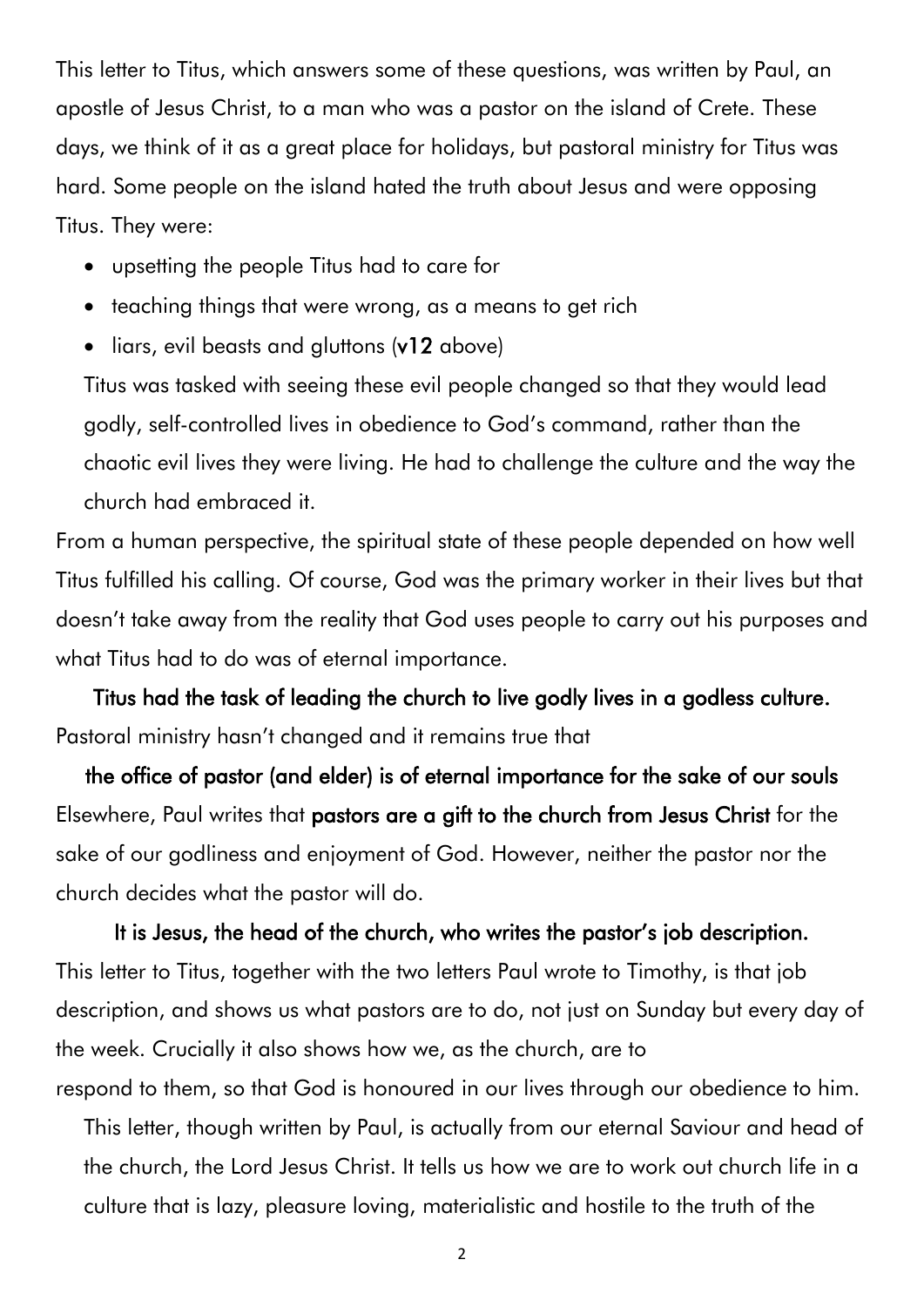Bible, so that our culture will see the difference that knowing Jesus makes. To start with, here are four aspects of pastoral ministry that are to affect church life.

## 1. The Pastor's authority (v1 – Paul a servant of God, and apostle of Jesus Christ) The story of the Bible is the story of God and how he commits himself to a group of people, his elect, saving them from their sin through his own sacrifice on the cross, in order to give them eternal life with him. Throughout, God had his servants, known as prophets, who received from God messages that revealed who God was and how he expected people to respond to him. These servants obeyed what God told them, but also passed it on to his people.

Paul describes himself as one of those servants and his message is to be regarded as coming from God.

As an apostle, he received his message as a direct revelation from Jesus Christ for the church. He wasn't a self-appointed leader but one called by Christ to speak on behalf of Christ to the church of Christ. Today, as pastors follow what Paul wrote, they too are following the command of King Jesus. The chain of command works thus:

- King Jesus has commanded all that Paul writes (appoint elders, rebuke false teachers and instruct the church to live self-controlled lives – see passage above)
- Paul passes on this message and Titus must obey and teach this command, coming as it does from King Jesus
- Hence Titus shares Paul's authority as an apostle, and so the church must follow what Titus teaches

## Still today as we read Paul's letter to Titus, this is the command of Christ, the head of the church, to us

Pastoral ministry is an authoritative ministry in the church, with authority coming down through Jesus, Paul, and Titus to pastors today. Jesus Christ, the head of the church with all authority in heaven and on earth, has given commands through his apostles and pastors have to obey and teach them with the expectation that we, the church, will bring our lives into line with them.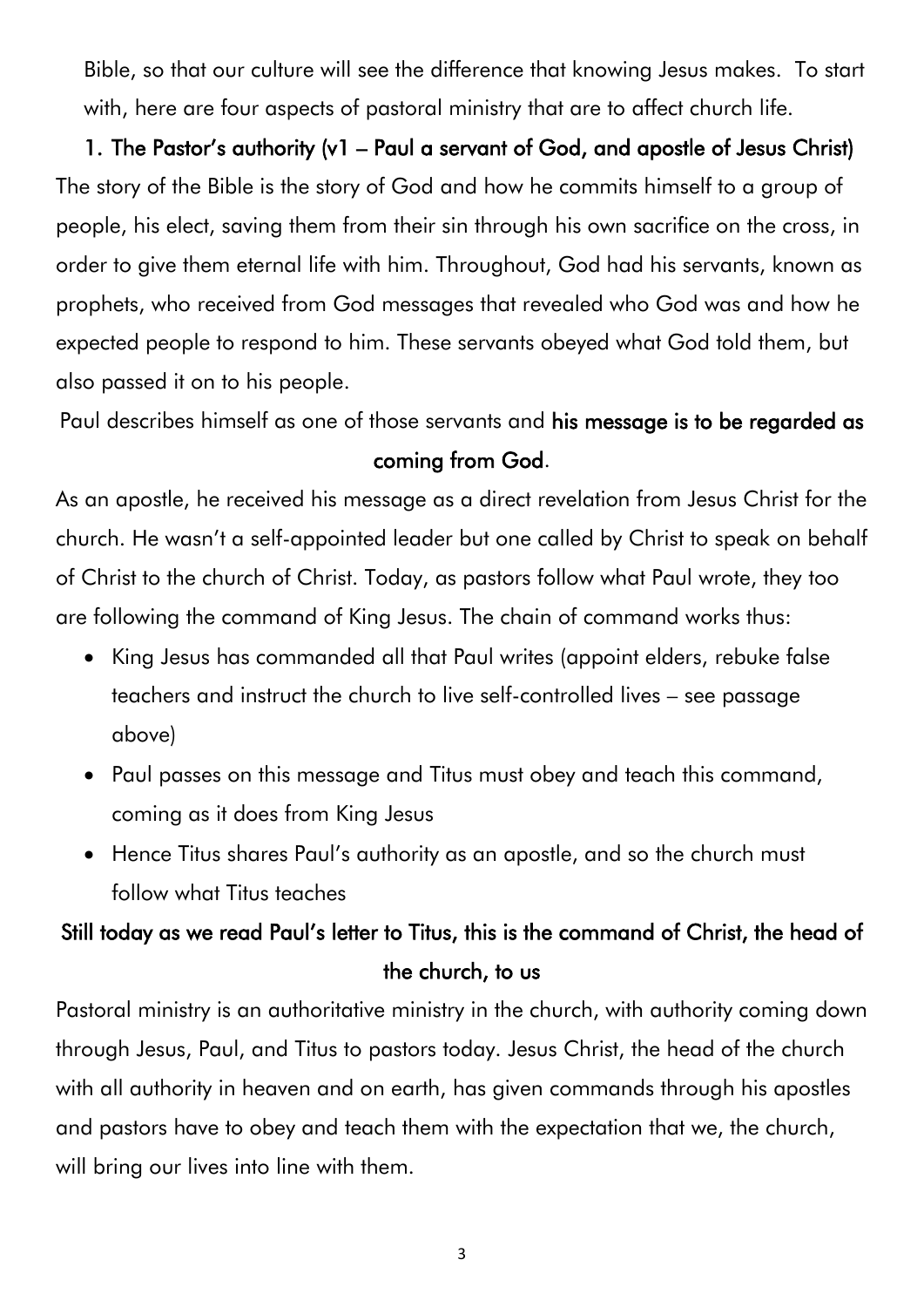## 2. The Pastor's goal (v1 – for the sake of the faith of God's elect, and their knowledge of the truth, which accords with godliness)

If you have received that most precious gift of true saving faith, then you are united with Jesus and put right with God, leading to eternal life. Paul was concerned that the faith of God's elect should be real and strengthened. Any pastor following in this apostolic tradition is to be deeply concerned to ensure that:

- The church he cares for has true saving faith
- Their faith is growing and being lived out in obedience to Christ

#### Pastors are shepherds called to care for the souls of God's people.

They teach the church, not for the sake of imparting knowledge, but for the sake of the faith of God's elect. However, there is a link between faith, knowledge and conduct. in this letter, Paul instructs Titus to teach the church how they are to live. He wants to help him, and us, see how that change in conduct happens and how

- Lazy people become productive people in the church
- Evil people become godly people
- Liars become people who live out the truth that God speaks in his word

What links the pastor's teaching, the faith of God's people and their obedience? Faith is birthed in us by God's Spirit as we hear God's word (Romans 10:17 see p4). When the Bible is preached, God

works through the word in our heart by his Spirit to create, sustain and grow faith. That leads to a transformed life as our minds are renewed by the truth of the Bible (Romans 12:2 see p4).

#### We are taught the Bible and we believe it and are changed by it

Pastors have this goal. They work hard at studying the Bible to understand it, so that they can teach it in a way that connects with the hearers. They do this so that faith is birthed and strengthened, and lives changed to become what Jesus commands. Faith and change are gifts of God's Spirit, and therefore pastors

• Work hard at praying for the people, and then pray over every sentence of scripture, pleading with God to give understanding, applying it first to their own lives and then to those who will hear it.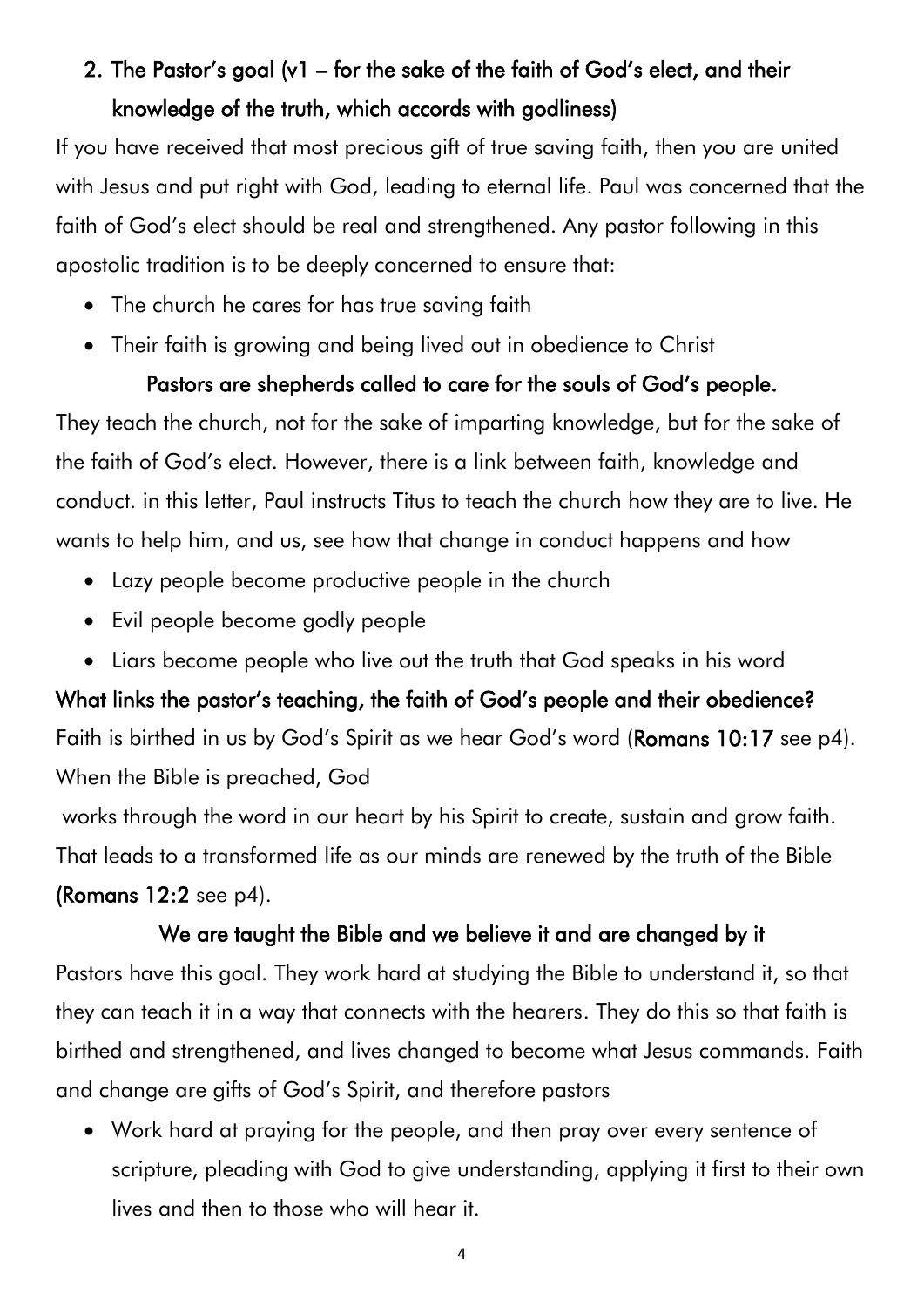- Seek to bring Bible truth into every conversation so that faith is strengthened and lives changed
- Pray after every conversation that God would use their weak efforts to strengthen faith and change lives

If we want to know whether our faith is real, we must ask what am I believing and how am I being changed?

If we want to become more godly, we need to spend time growing in our

knowledge of the truth of Christ and growing in believing that truth.

All of that is hard work and takes seven days a week, because pastors have sinful hearts that need to be brought in line with God's word before they can minister to people who also have sinful hearts. We are all reluctant to change.

#### 3. The Pastor's motivation (v1-2 … in hope of eternal life….)

Paul worked hard in prayer and the teaching of God's word for the sake of the faith that opens up eternal life that God has promised to everyone who believes in Jesus (John 3:16 see p4). Though pastors need money to live on, and are to be honoured for the work they do, money and status are not to be the driving force in their lives. Instead, out of love for Jesus and his people, their motivation must come from

## the desire to see themselves and the people they serve enjoying and glorifying Christ forever.

## 4. The Pastor's method (vv1-3 … through the preaching with which I have been entrusted….)

Christ commanded Paul to preach the word of God. As Paul obeyed this command, so God made known his promises (v3) and especially his promise of eternal life. In his wisdom, the Lord Jesus Christ has set apart some men to be preachers, gifting them for this work, so that the church he loves may:

- Know the truth of the gospel
- Have their faith strengthened
- Live godly lives

## What do pastors do, and more particularly what do they do from Monday to Saturday?

5